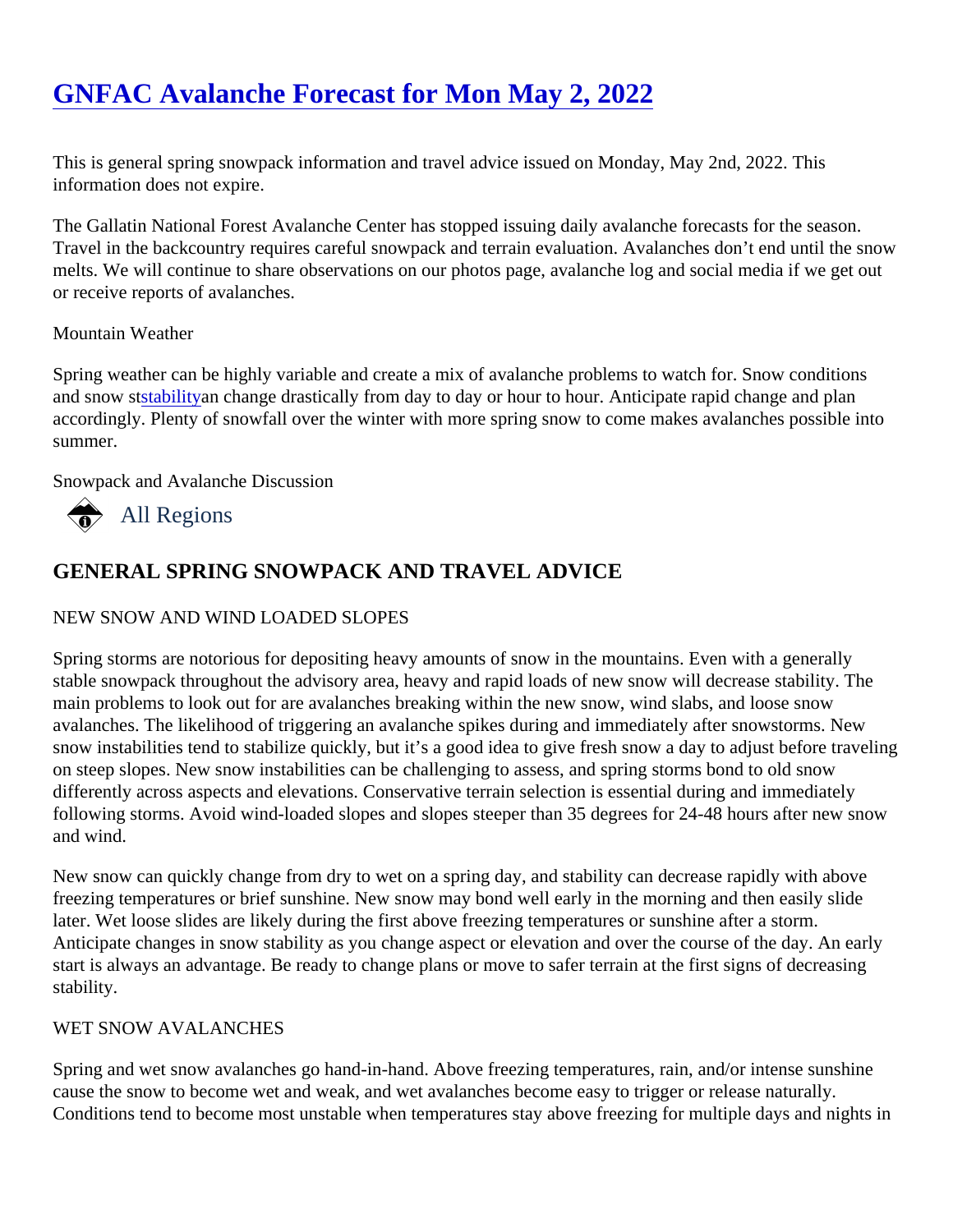a row. Avoid steep terrain, and be aware of the potential for natural wet avalanches in steep terrain above yo you see:

- Heavy rain,
- Above freezing temperatures for more than 24 hours,
- Natural wet avalanches,
- Rollerballs or pinwheels indicating a moist or wet snow surface,
- Or if you sink to your boot top in wet snow.

In general, if the snow surface freezes solid overnight, the snowpack will be stable in the morning and stability will decrease through the day as snow warms up. The snow surface hardness, rate of warming, duration of sunshine, aspect and elevation determine how fast stability will decrease through the day. Be aware that suni aspects may have a wet snow avalanche danger while shadier slopes still have a dry snow avalanche dange Getting off of steep slopes should be considered when, or before, the above signs of instability are present. V snow avalanches, whether loose snow or slabs, can be powerful, destructive and very dangerous. Conservat terrain choices, starting early in the day, and careful observations can keep you safe.

### **CORNICES**

Cornices along ridgelines are massive and can break under the weight of a person. Prolonged above freezing temperatures and rain make them weaker and possible to break naturally. They can break off suddenly and farther back than one might expect. Cornice falls can also entrain large amounts of loose snow or trigger slab avalanches. Stay far back from the edge of ridgelines and minimize exposure to slopes directly below cornice Regardless of whether a cornice triggers a slide or not, a falling cornice is dangerous to anyone in its path.

#### DISCLAIMER

It does not matter if new snow falls or not, avalanches will continue to occur until the existing snowpack is mostly gone. Always assess the slope you plan to ride with diligence and safety in mind. Do not let your guard down. Travel with a partner, carry rescue gear and only expose one person at a time in avalanche terrain.

Have a safe and enjoyable spring and summer!

Doug, Alex, Ian and Dave

For more spring travel advice see this cle from our GNFAC forecaster blog.

We will continue to share relevant avalanche and snowpack information on our website and social media when available. If you get out, please send us your observations no matter how brief. Submit therwelreign email [\(mtavalanche@gmail.com](mailto:mtavalanche@gmail.com)), phone (406-587-6984), or Instagram (#gnfacobs).

## Give Big Gallatin Valley

[Give Big Gallatin Valley](https://www.givebiggv.org/organizations/friends-of-gnfac)is May 5<sup>th</sup> –6<sup>th</sup>. The Friends of the Avalanche Center are participating again this year and thank you for your support.

Announcements, Avalanche Education and Events